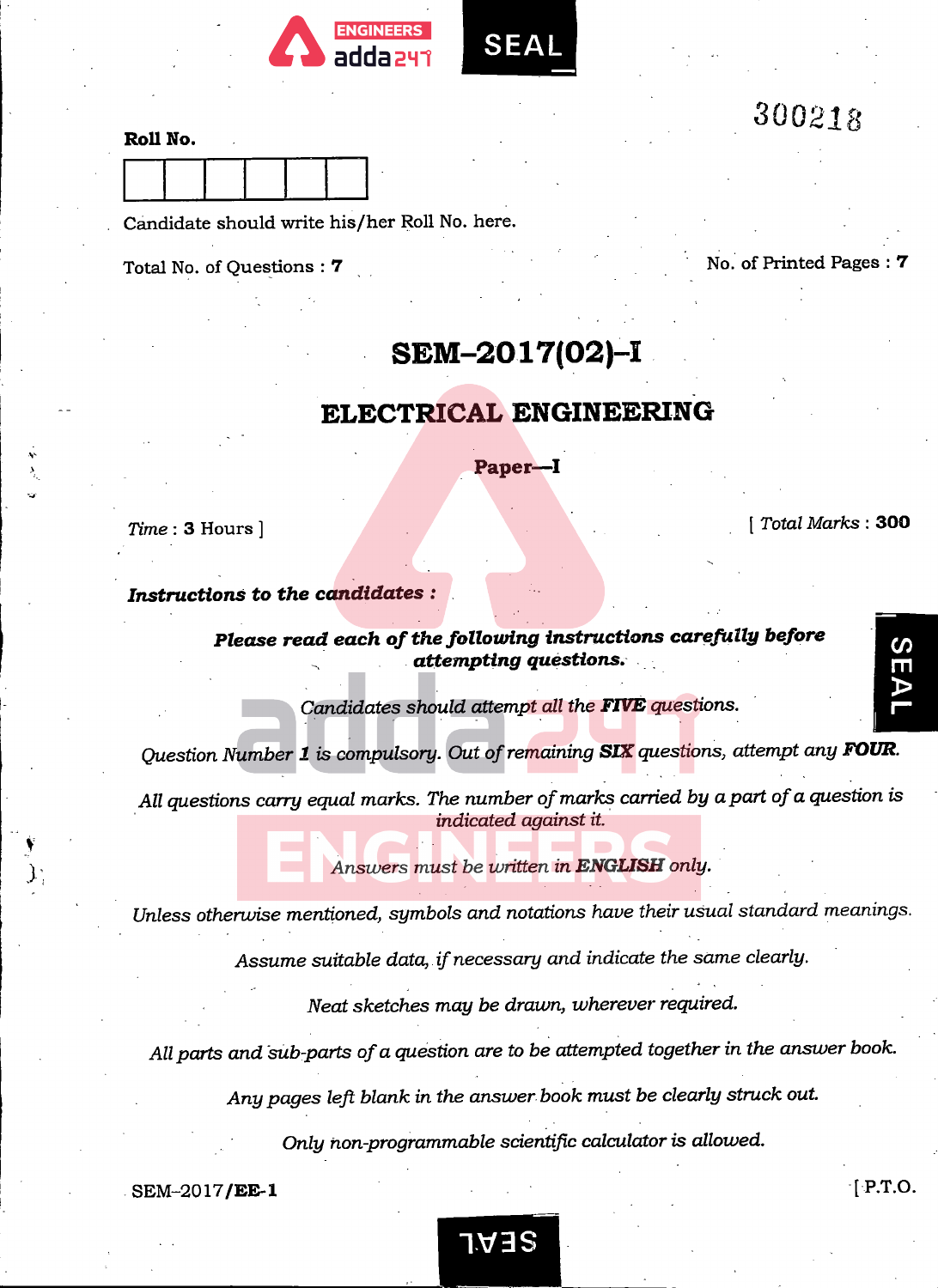## **1.** All parts carry equal marks  $\cdot$  6x10=60

- (a) Three numbers of  $700\Omega$  resistors are all connected in parallel across a 210 V DC source. It is desired to limit the voltage across these resistors to 110 V by connecting another resistor in series with these three parallel combination. Determine the value of the series resistor.
- (b) In the circuit shown in Fig. 1, determine the value of the current at 10 sec after the switch is closed. Assume the circuit is initially relaxed.



- (c) A dielectric slab of flat surface with relative permittivity 4 is disposed with its surface normal to a uniform field with electric flux density of 1.5 coulombs/ $m^2$ . The slab occupies a volume of 0.08 cubic meter and is uniformly polarized. Determine the polarization in the slab.
- (d) A resistance wire strain gauge uses a soft iron wire of small diameter. The gauge factor is  $+4.2$ . Neglecting the piezoelectric effect, calculate the Poisson's ratio.
- (e) Define the following terms :  $2 \times 3=6$ 
	- (i) Repeatability
	- (*ii*) Resolution
	- (iii) Linearity
- (f) For the diode resistance circuit shown in Fig. 2, the diode cut-in voltage is  $0.\overline{6}$  V and the voltage drop across a conducting diode is 0.7 V. Calculate  $V_0$  and indicate the state of each diode for the following : 3+3
	- (i)  $V_1 = 10 \text{ V}, V_2 = 0 \text{ V}$
	- (ii)  $V_1 = 10 \text{ V}, V_2 = 5 \text{ V}$



SEM-2017/EE-1

6

6

6

6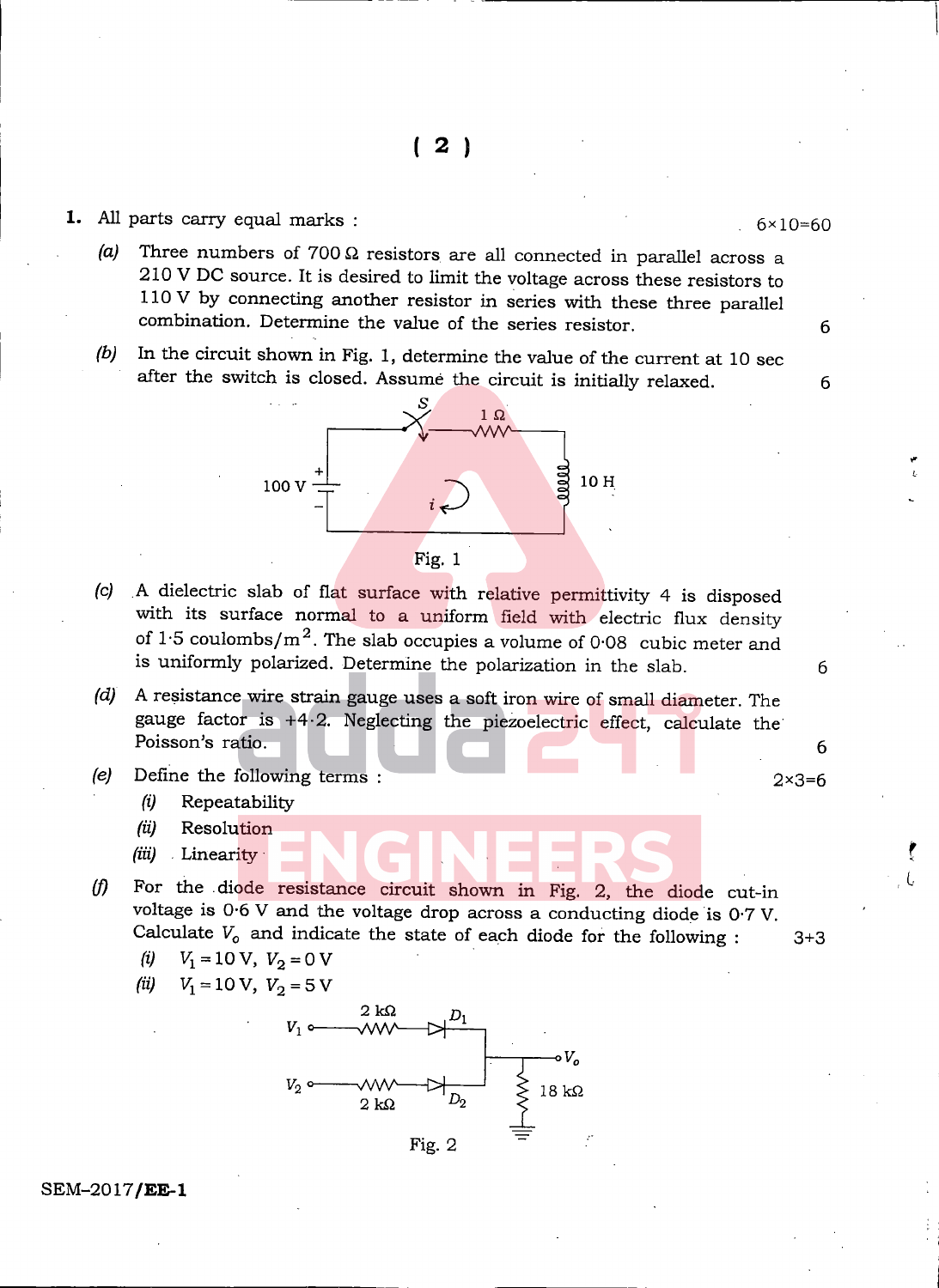(g) For the circuit shown in Fig. 3, calculate  $V_o$ . The OPAMP is ideal.



- $(h)$  Draw the V-I characteristics of TRIAC. Also draw its equivalent circuit. 3+3
- $(i)$  Obtain the z transform of the following signal :

$$
x(n) = 5\left(\frac{1}{4}\right)^n U(n) - 4\left(\frac{1}{3}\right)^n U(n)
$$
6

- (j) A signal  $f(t)$  has a duration of 2 msec and an essential bandwidth of 10 kHz. It is desirable to have a frequency resolution of 100 Hz in the DFT  $(F_0 = 100)$ . Determine  $N_0$ . Assume Nyquist sampling rate and zero padding is employed.
- 2. All parts carry equal marks : 15x4=60
	- (a) For the circuit shown in Fig. 4, obtain  $\frac{V_o(S)}{R}$ . Assume OPAMP is ideal.



SEM-2017**/EE-1** [ P.T.O.

6

6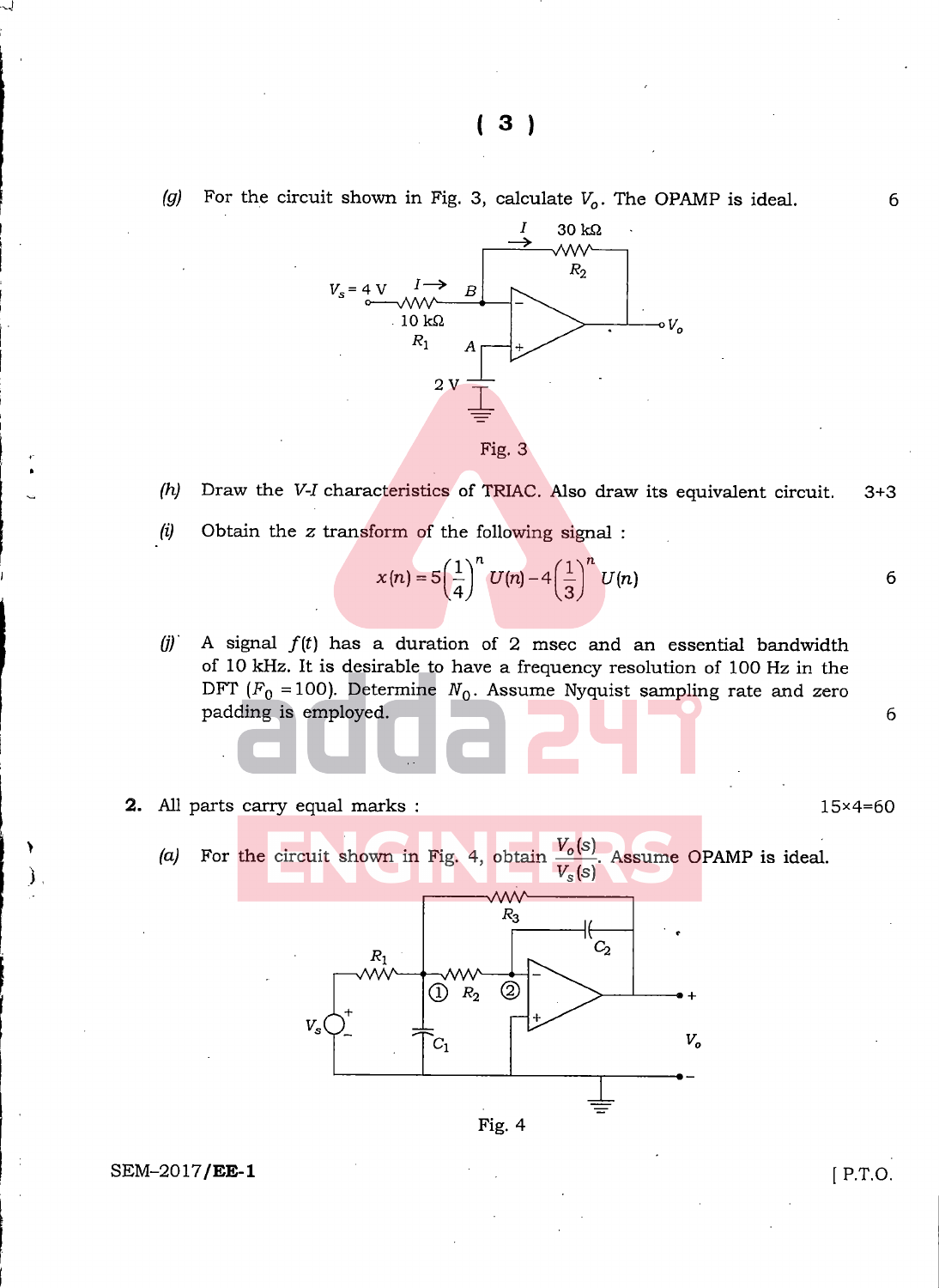(b) Deduce an expression for the capacitance of a parallel-plate capacitor having two dielectric media. The capacitor has a plates separation of t The capacitance with only air between the plates is C. When a slab of thickness  $t' < t$  and relative permittivity  $\varepsilon_r$  is placed in the gap between the plates, the capacitance is  $C'$ . Show that

$$
\frac{C'}{C} = \frac{\varepsilon_r t}{t' + \varepsilon_r (t - t')}
$$

- (c) A Zener diode rated 10 V, 32 mA can be considered ideal, i.e.,  $R_Z = 0$ . Calculate the range of  $R_L$  (load) and  $I_L$  for  $V_L$  to be maintained constant. Given  $V_s = 50$  V and  $R_s = 1$  k $\Omega$ .
- (d) Four like charges of 30  $\mu$ C each are located at the four corners of a square, the diagonal of which measures  $8 \text{ m}$ . Find the force on a 150 µC charge located 3 m above the centre of the square.
- 3. All parts carry equal marks : 15x4=60

- (a) Write Maxwell's equations for time-varying fields in differential form.
- (b) Set up a logic circuit with D flip-flops to generate 1011110.
- (c) A single-phase bridge rectifier that supplies a very high inductive load such as a DC motor. The turns ratio of the transformer is unity. The load is such that the motor draws a ripple free armature current  $I_a$ . Determine the total harmonic distortion (THD) of the input current.
- (d) Derive the expression for Poisson's equation.
- All parts carry equal marks : 15x4=60

f L

(a) A 240 V, 5 A, single-phase energy meter has a registration constant of 1200 revolutions per kWh. It is tested by means of a 240 V, 5A wattmeter having 500 scale divisions which can be read to 0-1 division and a stopwatch which can be read up to 0-01 second and which has negligible error. When tested at full load at unify power factor, the meter makes 40 revolutions in 99-8 seconds. If the human error in timing be taken as  $\pm$  0.05 seconds, estimate the limits within which the error of the meter may lie. The wattmeter is accurate to within 0-05% of its full-scale reading.

SEM-2017/EE-1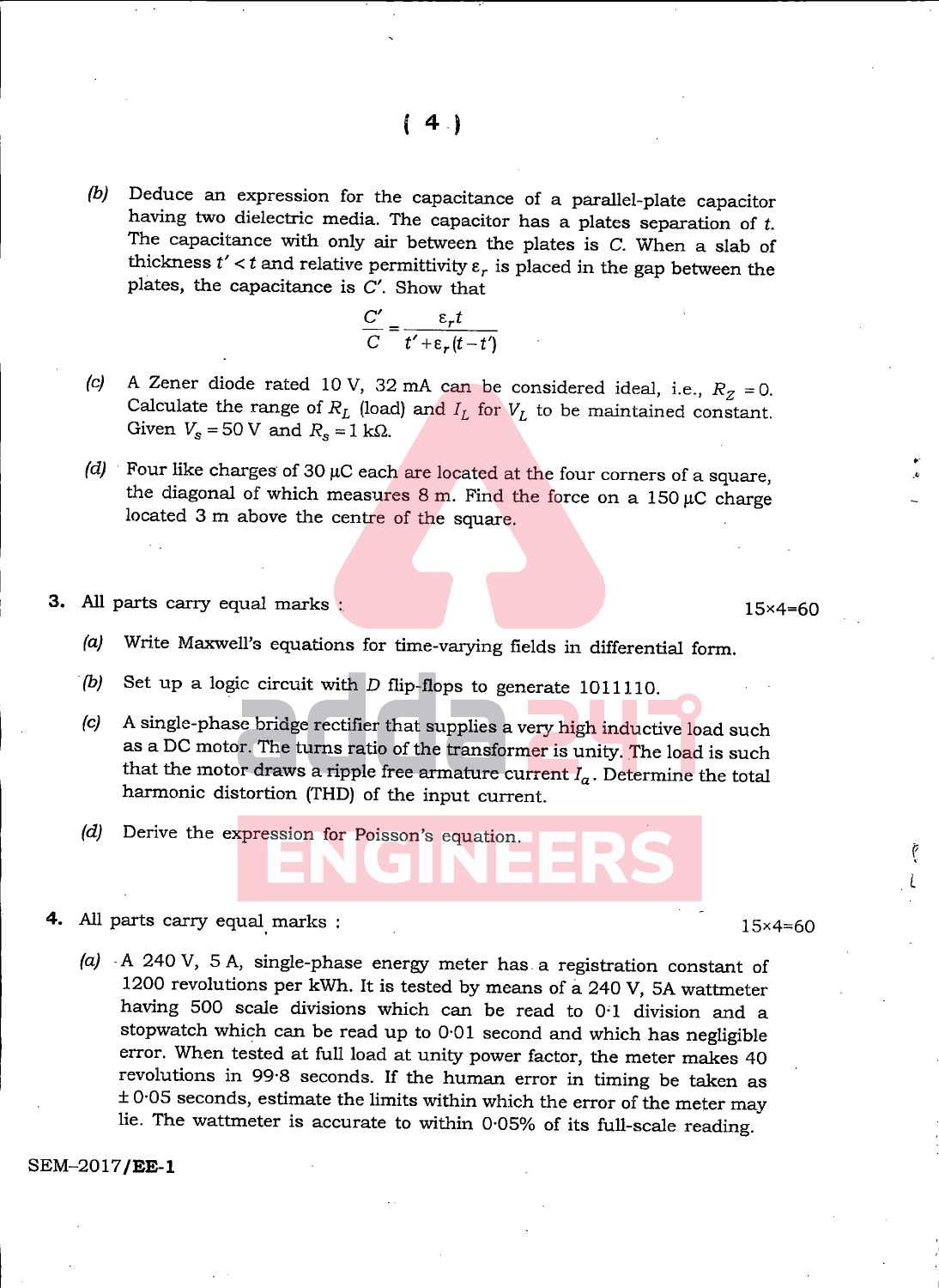(b) Solve the following second-order linear differential equation :<br> $\frac{d^2y}{dt^2} + 5\frac{dy}{dt} + 6y(t) = f(t)$ 

$$
\frac{d^2y}{dt^2} + 5\frac{dy}{dt} + 6y(t) = f(t)
$$

where initial conditions are  $y(0) = 0$ ,  $\frac{dy}{dt}\bigg|_{t=0} = 0$  and the input  $f(t) = e^{-4t}$ Assume the system is initially relaxed.

- (C)  $(i)$  Find the number of two-input NAND gates required for the implementation of  $f(A, B, C) = A + \overline{BC}$ .
	- (ii) How many numbers of two-input NOR gates are required to implement

$$
g(A, B, C) = A + BC
$$
?

- $(d)$ A wattmeter has a current coil of  $0.03 \Omega$  resistance and a pressure coil of 6000  $\Omega$  resistance. Calculate the percentage error if the current coil in the wattmeter is connected on the load side, if the load takes 20 A at a voltage of 220 V and 0-6 power factor.
- 5. All parts carry equal marks :
	- (a) Find the average power dissipated in the circuit shown in Fig. 5.





(Voltage and current are in RMS form)

- (b) Find the Fourier transform of the unit-step function  $U(t)$ .
- (c) A thermistor has a resistance of 3980  $\Omega$  at the ice point of 0 °C, and 794  $\Omega$ at 50 °C. The resistance-temperature relationship is given by

$$
R_T = aR_0 \exp(b/T).
$$

Calculate the constants  $a$  and  $b$ . Also calculate the range of resistance to be measured in case the temperature varies from 40 °C to 100 °C. 8+7

SEM-2017**/EE-1** [ P.T.O.

15x4=60

8

 $\overline{7}$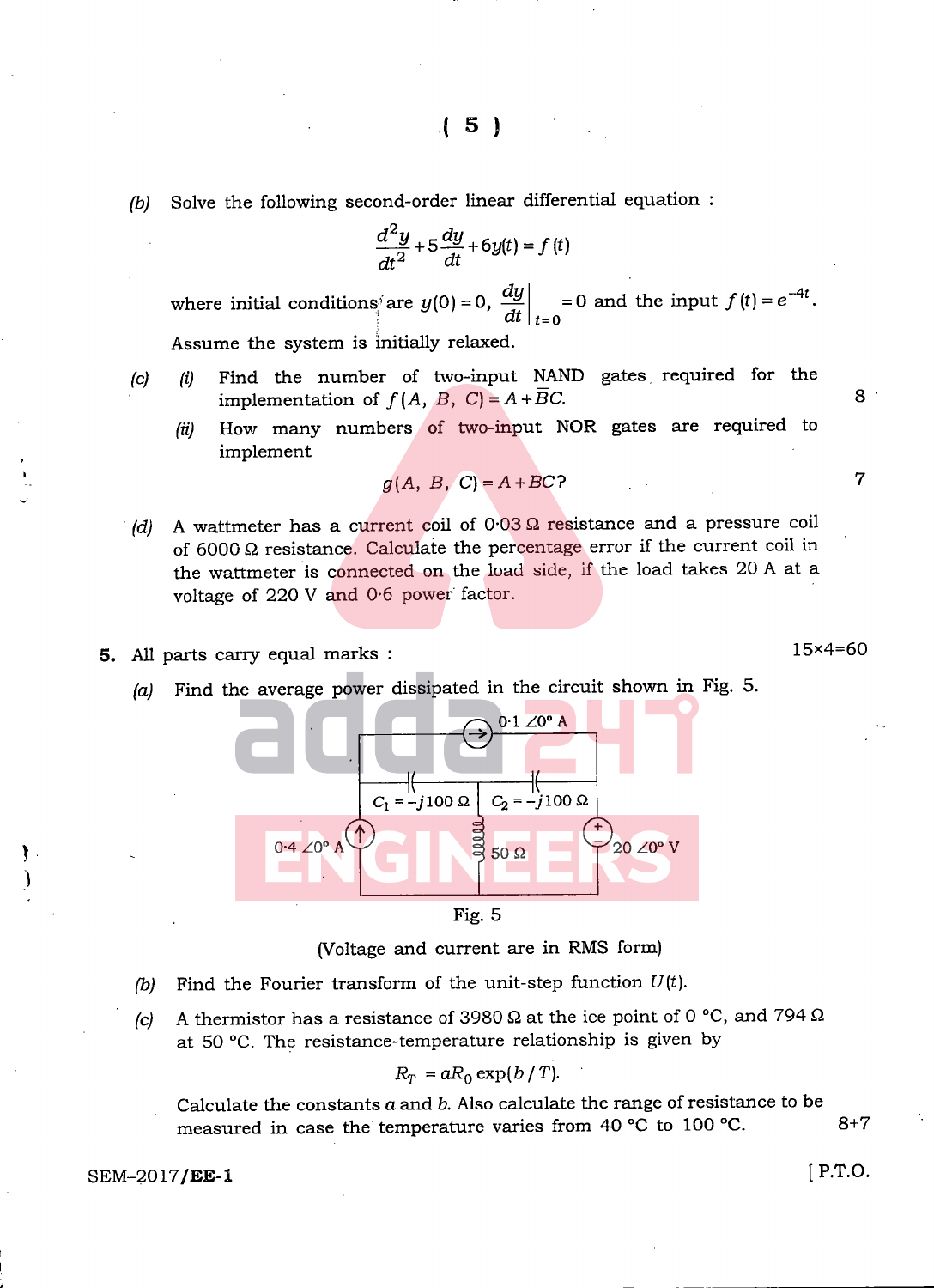(d) A Wheatstone bridge is shown in Fig. 6.



The Thevenin source generator voltage  $E_0 = 24$  mV and the galvanometer current is  $13.6 \mu A$ . Calculate the value of Q.

6. All parts carry equal marks :

15x4=60

Ç. ι

(a) Find the node voltages  $V_1$  and  $V_2$  using nodal analysis for the circuit shown in Fig. 7.



- (b) A series  $R-L-C$  circuit is connected to a 220 V, 50 cycles/sec supply. When  $L$  is varied the maximum current obtained is  $0.4$  A and the voltage across the capacitor then is 330 V. Find the circuit constants.
- (c) For the circuit shown in Fig. 8, draw the Thevenin's equivalent circuit at the terminals AB.



SEM-2017/EE-1